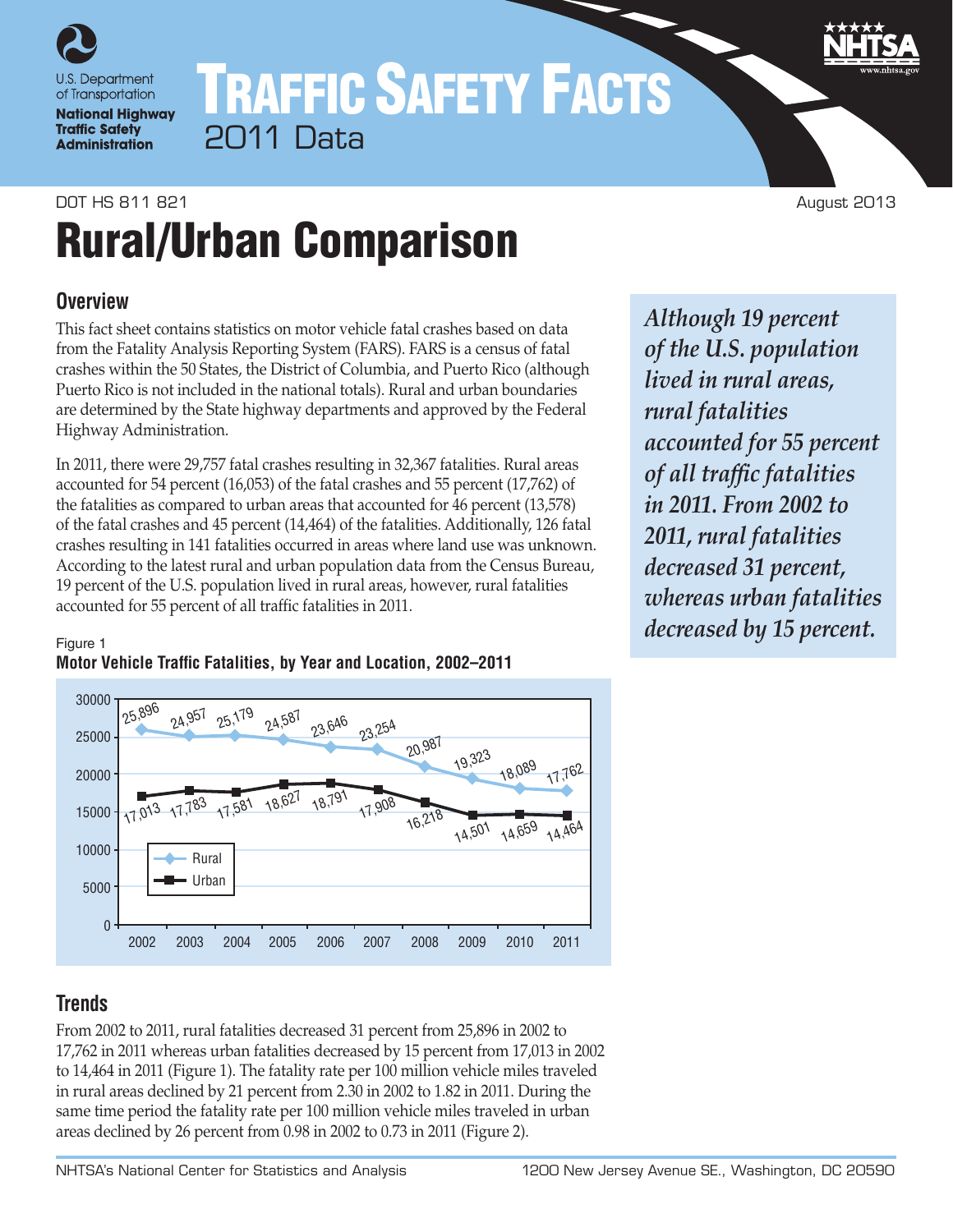#### Figure 2 **Fatalities per 100 Million Vehicle Miles Traveled, by Year and Location, 2002–2011**



Source: Vehicle Miles Traveled – Federal Highway Administration

In 2011, the fatality rate per 100 million vehicle miles traveled was 2.5 times higher in rural areas than in urban areas (1.82 and 0.73, respectively).

### **Speeding**

According to 2011 National Highway Traffic Safety Administration data, people killed in speeding-related crashes represented almost one-third (9,944) of the fatalities in motor vehicle traffic crashes. NHTSA considers a crash to be speedingrelated if the driver was charged with a speeding-related offense or if an officer indicated that racing, driving too fast for conditions, or exceeding the posted speed limit was a contributing factor in the crash.

In rural areas, 31 percent (5,572) of the fatalities occurred in speeding-related crashes as compared to 30 percent (4,327) in urban areas.

Data also showed that in 2011, over half (53%) of rural area speeding-related fatalities occurred at night (6 p.m. to 5:59 a.m.) and 40 percent occurred over the weekend, whereas in urban areas, nearly two-thirds (64%) of speeding-related fatalities occurred at night and 41 percent took place over the weekend (Figure 3).

#### Figure 3 **Percentages of Speeding-Related Fatalities in Motor Vehicle Traffic Crashes, by Time of Day, Day of the Week, and Location, 2011**



*In 2011, the fatality rate per 100 million vehicle miles traveled was 2.5 times higher in rural areas than in urban areas (1.82 and 0.73, respectively).*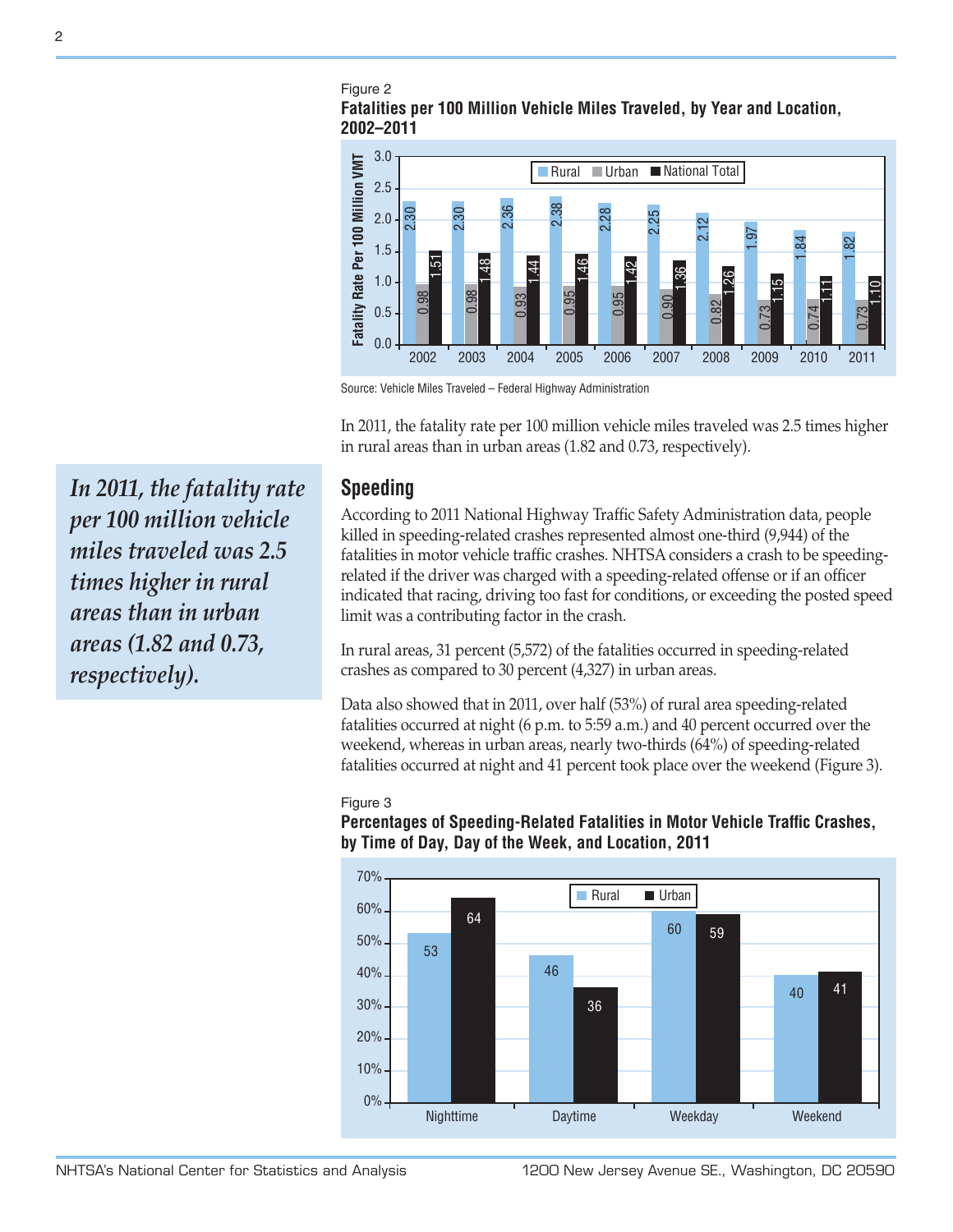# **Time of Day**

In rural areas, 53 percent of the fatal crashes occurred during the day, while 46 percent occurred at night. In urban areas, 55 percent of the fatal crashes occurred at night (6 p.m. to 5:59 a.m.) and 44 percent occurred during the day (6 a.m. to 5:59 p.m.).

In 2011, 67 percent of all urban fatal crashes occurred on roadways where the posted speed limit was 50 mph or less. On rural roadways, 67 percent of fatal crashes occurred when the posted speed limit was 55 mph or higher.

# **Alcohol**

In 2011, 9,878 people were killed in alcohol-impaired driving crashes. Rural areas accounted for 54 percent (5,376) of these fatalities as compared to 45 percent (4,465) in urban areas. Data has also shown that over the 10 years from 2002 to 2011, alcohol-impaired-driving fatalities decreased by 27 percent nationwide. In rural areas alcohol-impaired-driving fatalities decreased by 35 percent while urban areas showed a 15-percent decrease.

#### Table 1

**Fatalities in Motor Vehicle Traffic Crashes, by Location and the Highest Driver\* BAC in the Crash, 2002 and 2011**

|                 |                   | 2002                                                          |                | 2011              |                                                               |                |
|-----------------|-------------------|---------------------------------------------------------------|----------------|-------------------|---------------------------------------------------------------|----------------|
|                 | <b>Total</b>      | <b>Alcohol-Impaired Driving</b><br><b>Fatalities BAC=.08+</b> |                | <b>Total</b>      | <b>Alcohol-Impaired Driving</b><br><b>Fatalities BAC=.08+</b> |                |
| <b>Location</b> | <b>Fatalities</b> | <b>Number</b>                                                 | <b>Percent</b> | <b>Fatalities</b> | <b>Number</b>                                                 | <b>Percent</b> |
| Rural           | 25.896            | 8.218                                                         | 32             | 17,762            | 5.376                                                         | 30             |
| Urban           | 17,013            | 5.231                                                         | 31             | 14.464            | 4.465                                                         | 31             |
| Total**         | 43,005            | 13,472                                                        | 31             | 32,367            | 9,878                                                         | 31             |

*From 2002 to 2011, alcohol-impaireddriving fatalities in rural areas decreased by 35 percent, while urban areas showed a 15-percent decrease.*

\* Includes motorcycle riders.

\*\* Includes fatalities where location was unknown.

In 2011, 43,668 drivers were involved in fatal motor vehicle traffic crashes. Of those drivers, 21 percent (9,296) were found to be driving with a blood alcohol concentration (BAC) of .08 grams per deciliter  $(g/dL)$  or higher. Drivers in rural areas accounted for 54 percent of the alcohol-impaired drivers versus 46 percent in urban areas.

In fatal crashes, the highest percentages of drivers with BACs of .08 g/dL or higher were recorded for drivers 21 to 24 years old (32%), followed by ages 25 to 34 (30%) and 35 to 44 (24%). Rural and urban drivers followed this trend with 21- to 24-yearolds (33% and 32%) having the highest percentage followed by 25- to 34-year-olds (30% and 30%) and 35- to 44-year-olds (25% and 23%).

In cases where drivers had one or more previous DWI convictions, data shows that in rural areas 57 percent of drivers involved in fatal crashes were alcohol-impaired as compared to 52 percent in urban areas.

The most frequently recorded BAC among drinking drivers involved in fatal crashes in rural areas was .16  $g/dL$ , and in urban areas was 0.13  $g/dL$  (Figure 4). *In 2011, the seat belt use rate among occupants of vehicles in urban areas was 85 percent and rural occupants were observed to have a use rate of 81 percent (2011 NOPUS).*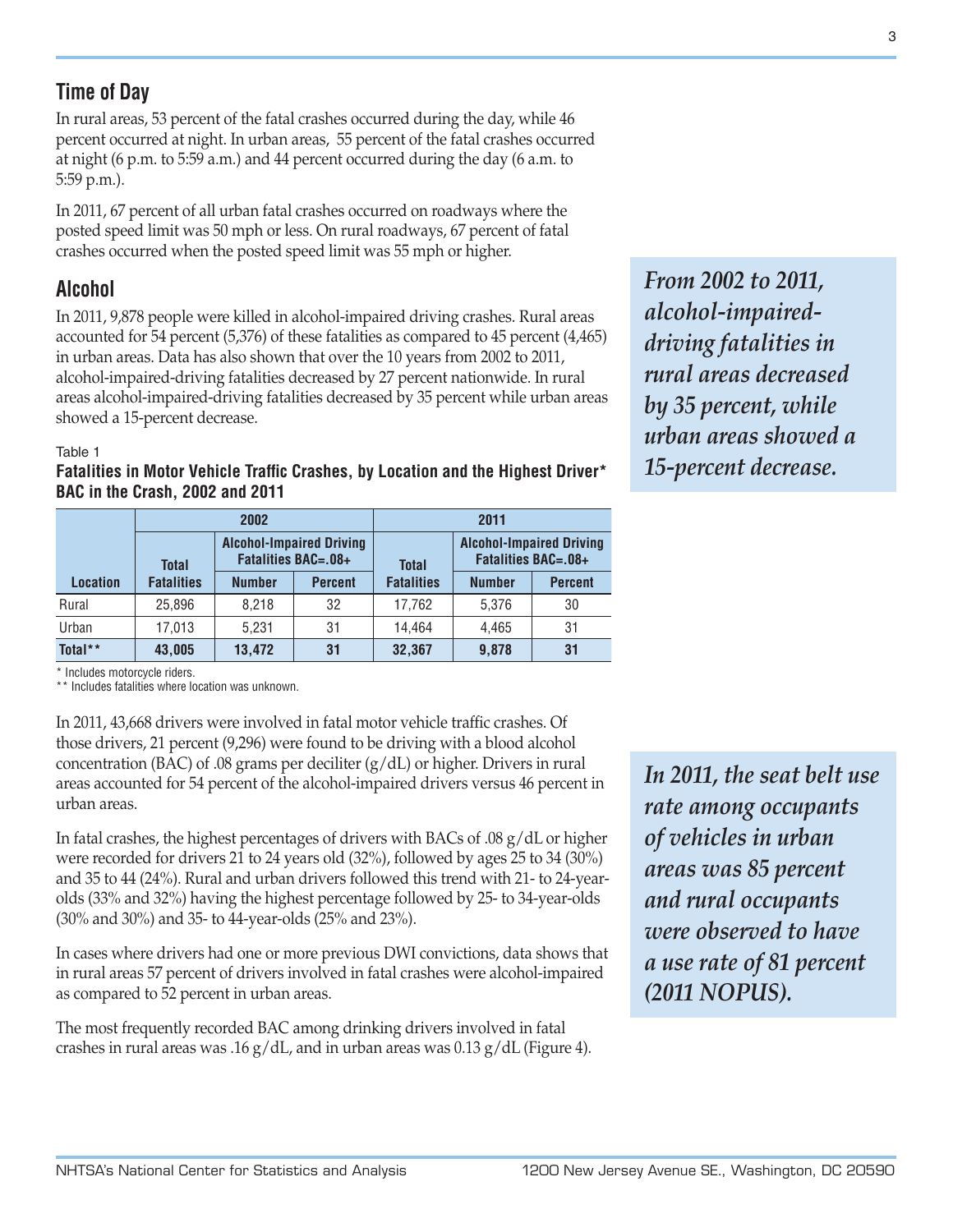*In 2011, 54 percent of the passenger vehicle occupants killed in rural areas were unrestrained compared to 49 percent of urban passenger vehicle occupants killed.*

Figure 4

**Distribution of Blood Alcohol Concentration (BAC) of Drivers Involved in Fatal Crashes, by Location, 2011**



### **Restraint Use**

The 2011 National Occupant Protection Use Survey (NOPUS) shows that the seat belt use rate among occupants of vehicles in urban areas was 85 percent, and rural occupants were observed to have a use rate of 81 percent (see NHTSA Research Note Seat Belt Use in 2011—Overall Results (NOPUS), DOT HS 811 544).

In fatal crashes in 2011, 21,253 passenger vehicle occupants were killed. Rural areas accounted for 62 percent of these deaths. As shown in Figure 4, 54 percent of rural passenger vehicle occupants killed were unrestrained as compared to 49 percent of urban passenger vehicle occupants killed. Two-thirds (66%) of rural pickup truck occupants killed were unrestrained – the highest percentage of any passenger vehicle occupants killed among both rural and urban areas (Figure 5).

Of the passenger vehicle occupants killed in rural areas, 40 percent were in vehicles that rolled over versus 26 percent in urban areas. Data further shows that 69 percent of rural and 67 percent of urban passenger vehicle occupants killed were unrestrained in rollover vehicles (based on known restraint use).

In 2011, sport utility vehicles (SUVs) involved in rural fatal crashes experienced the highest rollover percentage at 42 percent. Other vehicle rollover percentages included: 32 percent for pickups, 24 percent for vans, 22 percent for passenger cars, and 17 percent for large trucks. In urban areas, vehicles experienced a much lower percentage that included: 20 percent for SUVs, 16 percent for pickups, 10 percent for vans and passenger cars, and 8 percent for large trucks.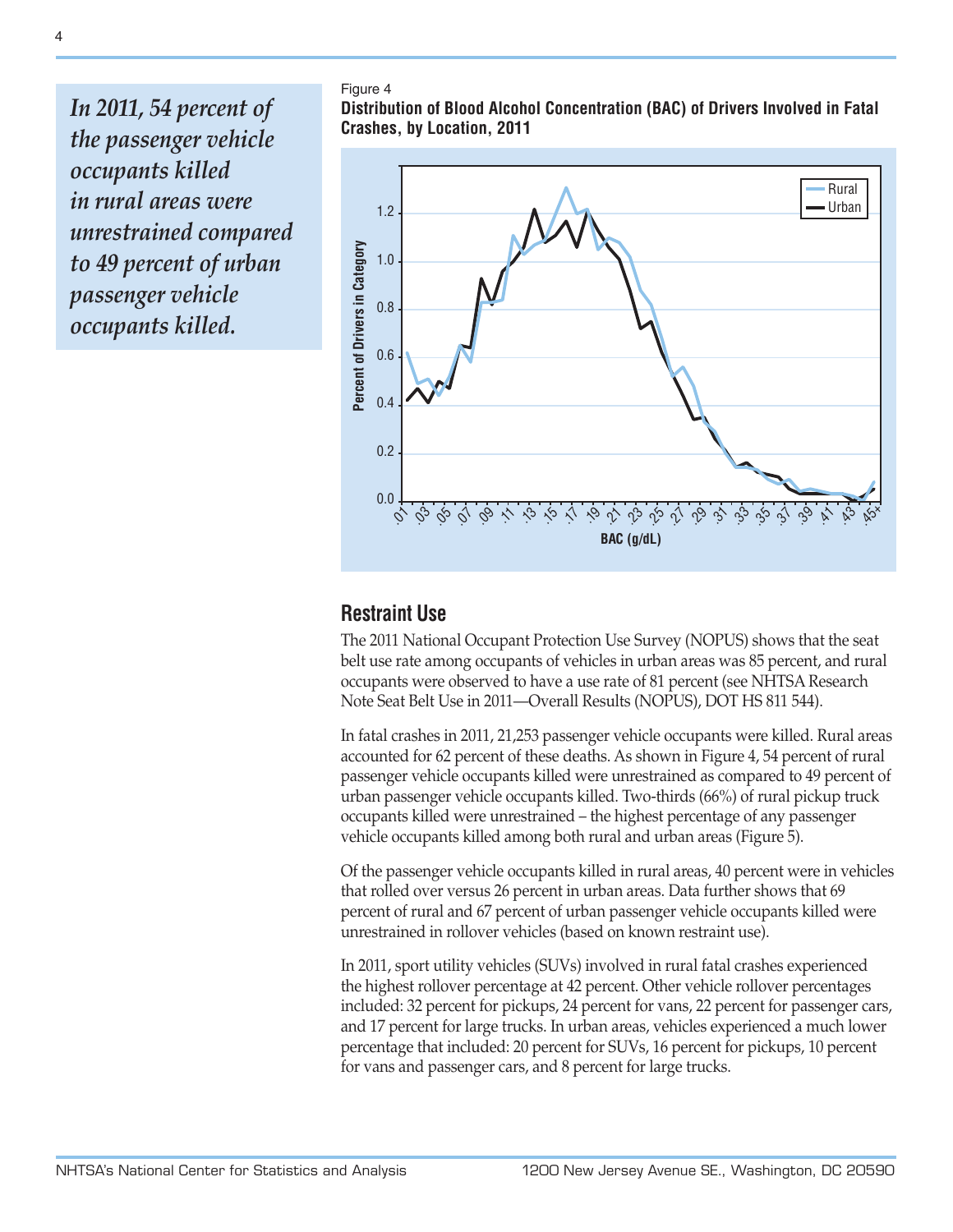#### Figure 5 **Percentages of Unrestrained Passenger Vehicle Occupant Fatalities, by Vehicle Type and Location, 2011**



Restraint use percentages based on known use.

When license status was known, rural drivers involved in fatal crashes were found to have a slightly higher percentage of drivers with valid driver's licenses than urban drivers, (88% versus 85%, respectively).

In 2011, 20,753 drivers were killed in motor vehicle traffic crashes. Of those, 64 percent of rural and 48 percent of urban drivers died at the scene of the crash. Data also shows that 42 percent of all drivers killed were transported to the hospital and 4 percent of these drivers died en route. Rural drivers represented 75 percent of drivers who died en route to the hospital compared to only 25 percent for urban drivers.

Table 2 shows fatalities in motor vehicle traffic crashes in 2011 by State and location.

## **For more information:**

Information on traffic fatalities is available from the National Center for Statistics and Analysis (NCSA), NVS-424, 1200 New Jersey Avenue SE., Washington, DC 20590. NCSA can be contacted on 800-934-8517 or via the following e-mail address: ncsaweb@dot.gov. General information on highway traffic safety can be accessed by Internet users at [www.nhtsa.gov/ncsa.](http://www.nhtsa.gov/portal/site/nhtsa/ncsa) To report a safety-related problem or to inquire about motor vehicle safety information, contact the Vehicle Safety Hotline at 888-327-4236.

Other fact sheets available from the National Center for Statistics and Analysis are *Alcohol-Impaired Driving, Bicyclists and Other Cyclists, Children, Large Trucks, Motorcycles, Older Population, Occupant Protection, Overview, Passenger Vehicles, Pedestrians, Race and Ethnicity, School Transportation-Related Crashes, Speeding, State Alcohol Estimates, State Traffic Data,* and *Young Drivers.* Detailed data on motor vehicle traffic crashes are published annually in *Traffic Safety Facts: A Compilation of Motor Vehicle Crash Data from the Fatality Analysis Reporting System and the General Estimates System.* The fact sheets and annual Traffic Safety Facts report can be accessed online at [www-nrd.nhtsa.dot.gov/CATS/index.aspx.](http://www-nrd.nhtsa.dot.gov/CATS/index.aspx)



**U.S. Department** of Transportation

**National Highway Traffic Safety Administration**